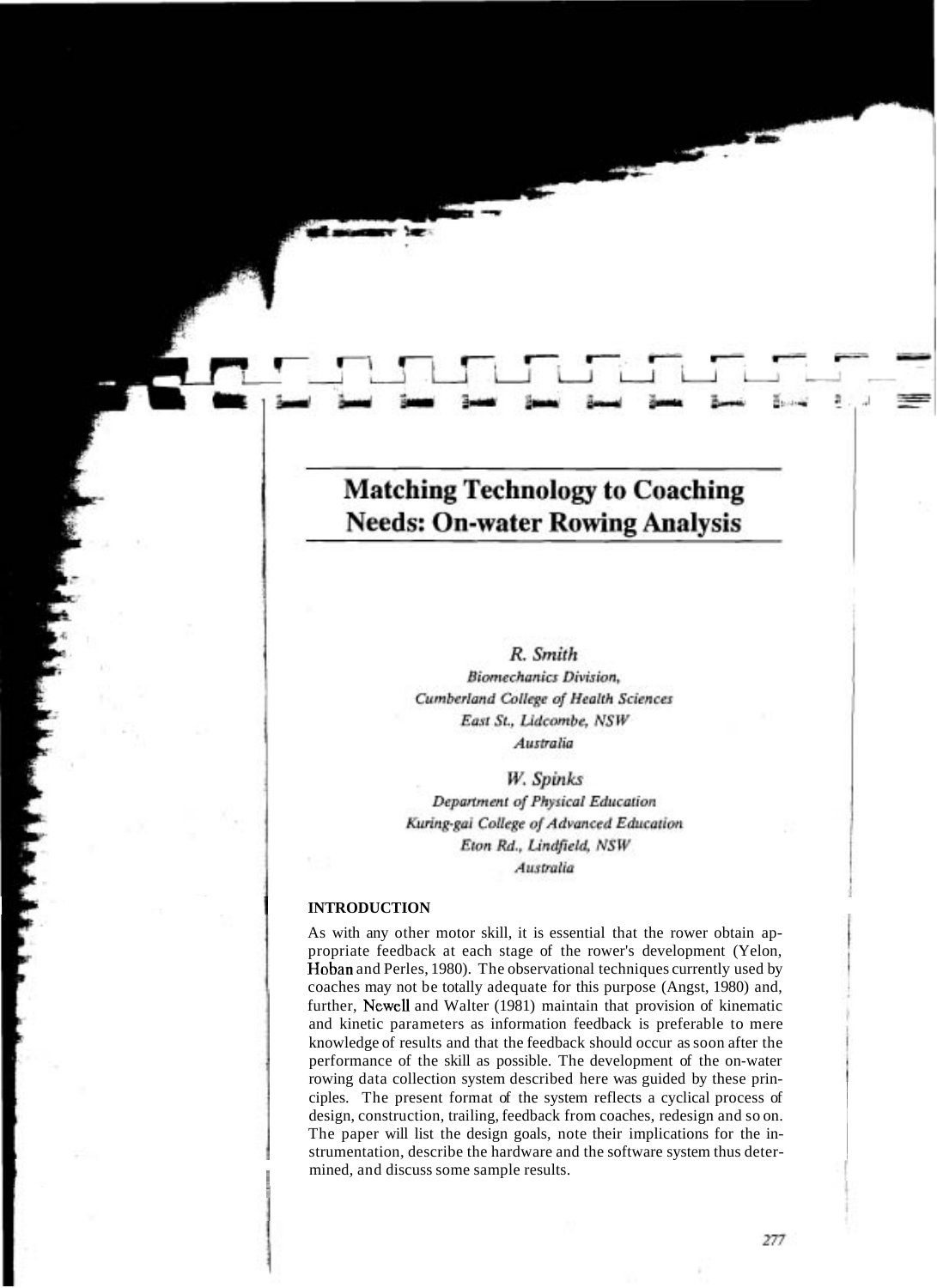#### **Formulation of Design Goals**

The following list of design goals were considered important in the design of an effective on-water data collection system.

1. At least two oar forces, oar angles and the boat velocity need to be measured.

The ultimate performance criterion for rowing is the time for the 2000m. distance. Thus it is important to measure the velocity of the shell. From the force and angle variables can be derived work, power output, stroke length, shape of force/angle profile, stroke rating, effectiveness, consistency, smoothness and relative timing (Smith and Spinks, 1988). Two oar forces and angles would be the minimum configuration for the measurement of a sculler's performance.

2. The transducers, signal conditioners, telemetry equipment and power supplies must not interfere with the normal operation of the rowing shell.

This is necessary if the' "natural" movement of the rower and shell is to be recorded.

3. The transducers must be quickly mountable on any oar gate or shell.

4. The system should allow flexibility of operating mode, adjustable at the data collection site, in terms of the type and number of variables measured and the frequency of sampling and in the way the data is presented.

5. The final version of the equipment must be affordable by rowing clubs.

6. The range of the telemetry equipment must be at least 2 kilometers.

The ideal arrangement is to have a laptop computer with the coach in the coach's boat. If a suitable laptop is not available or if the conditions on the coach's boat are a threat to the continued operation of the computer then the telemetry device must have a range of at least 2 kilometers to enable coverage of a 2000m. "event".

7. The data must be graphed at the receiving terminal in real time to allow the association of objective data with subjective perception and to reduce the amount of time delay between performance of the rower and feedback from the coach.

8. It must be possible to synchronise video with the force, angle and velocity data to improve the objectivity and illustrative power of post hoc discussions.

The capacity to replay a video of the rower with the rower's force-angle profile and the velocity profile superimposed on the video image would be a valuable coaching aid.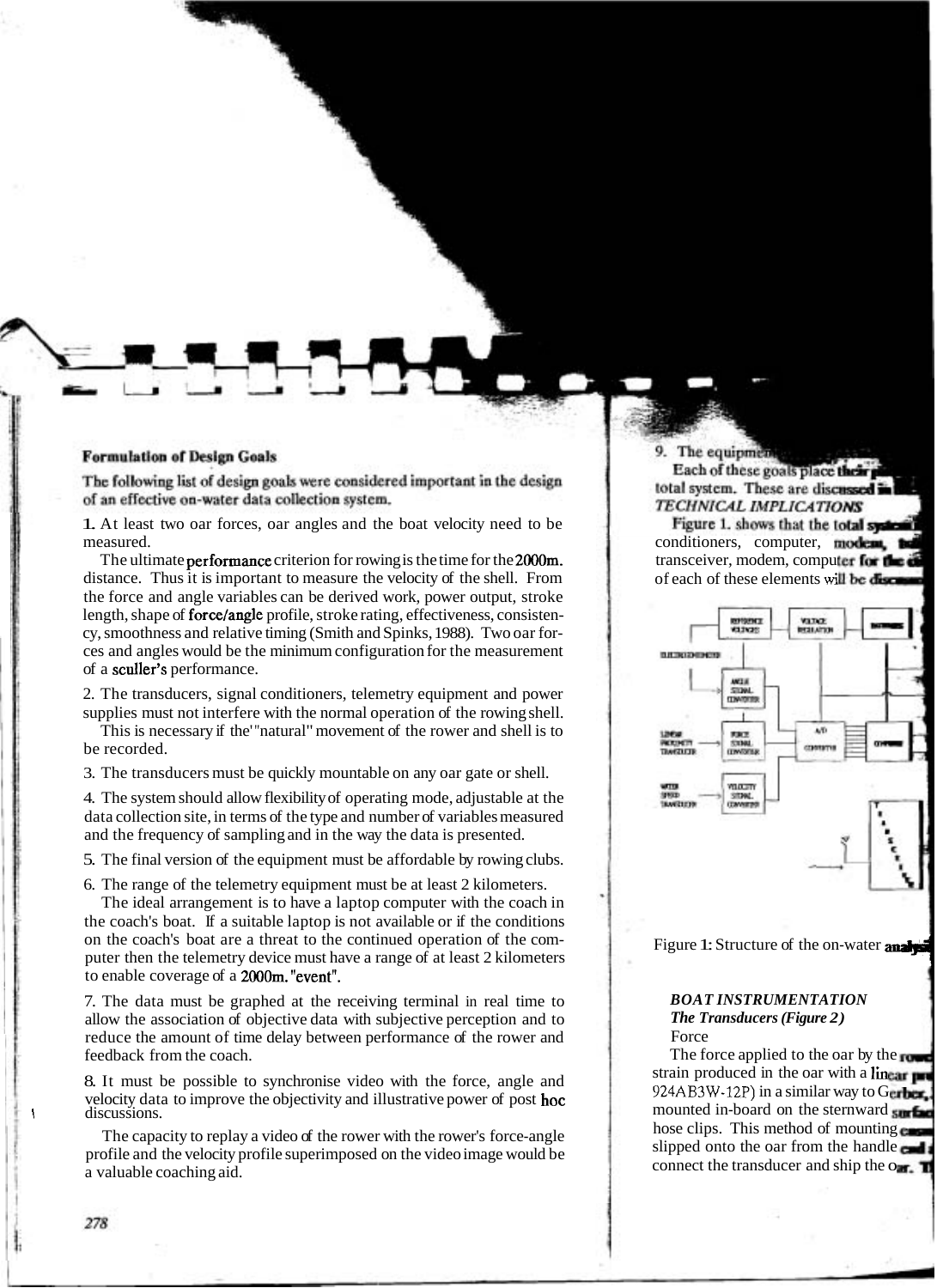9. The equipment must be accurate and reliable.

Each of these goals place their particular technical requirements on the total system. These are discussed in the next section.

## **TECHNICAL IMPLICATIONS**

Figure 1. shows that the total system is made up of transducers, signal conditioners, computer, modem, transceiver (for the boat) and transceiver, modem, computer for the coach. The present configuration of each of these elements will be discussed in turn.



Figure 1: Structure of the on-water analysis system

# **BOAT INSTRUMENTATION**

## *The Transducers (Figure 2)*

#### Force

The force applied to the oar by the rower is obtained by measuring the strain produced in the oar with a linear proximity transducer (Honeywell 924AB3W-12P) in a similar way to Gerber, Jenny, Sudan and Stussi(1985) mounted in-board on the sternward surface of the oar using worm drive hose clips. This method of mounting ensures that the transducer can be slipped onto the oar from the handle end and the rower can readily disconnect the transducer and ship the oar. The dynamic linearity of this ar-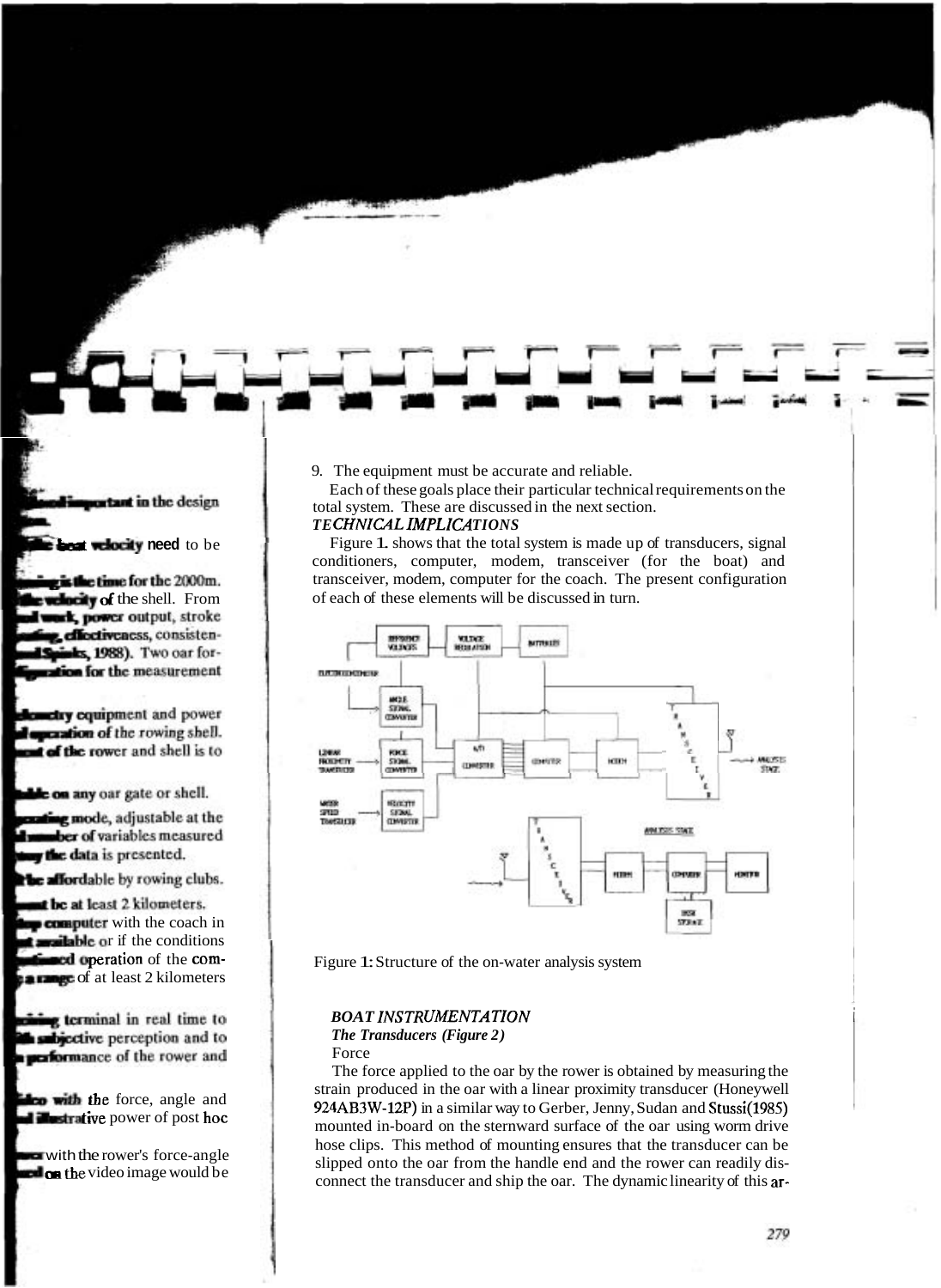

Figure 2: Transducers (all dimensions are in mm)

rangement was found (Smith, Spinks and Moncrieff, 1988) to be better than  $0.3\%$  (RMS deviation from linear). The weight of the transducer is 264gm. and has dimensions of 50X50X215mm.<br>Oar Angle

Oar angle is measured using a rubber band electrogoniometer (Neukomm 1974). This consisted of a Radiospares rotary potentiometer (173-580) with a 10k plastic element with guaranteed linearity of  $0.5\%$ . The potentiometer is mounted on an aluminum bracket with a 9mm. clearance hole for fitting to the gate pin. The shaft of the potentiometer is attached to the rower's side of the handle of the oar via a lever arm and elastic a rubber band in such a way as to allow for the rotation of the oar around its longitudinal axis during the feathering movement without affecting the angle subtended to the pin and leaving the handle free of obstruction to the hands of the rower. The weight of the angle transducer is 45g and 65 x 40 x 30mm approximately in size.<br>Velocity

A trailing turbine is used to monitor the boat velocity. The particular turbine used produced five pulses per metre. This resolution was doubled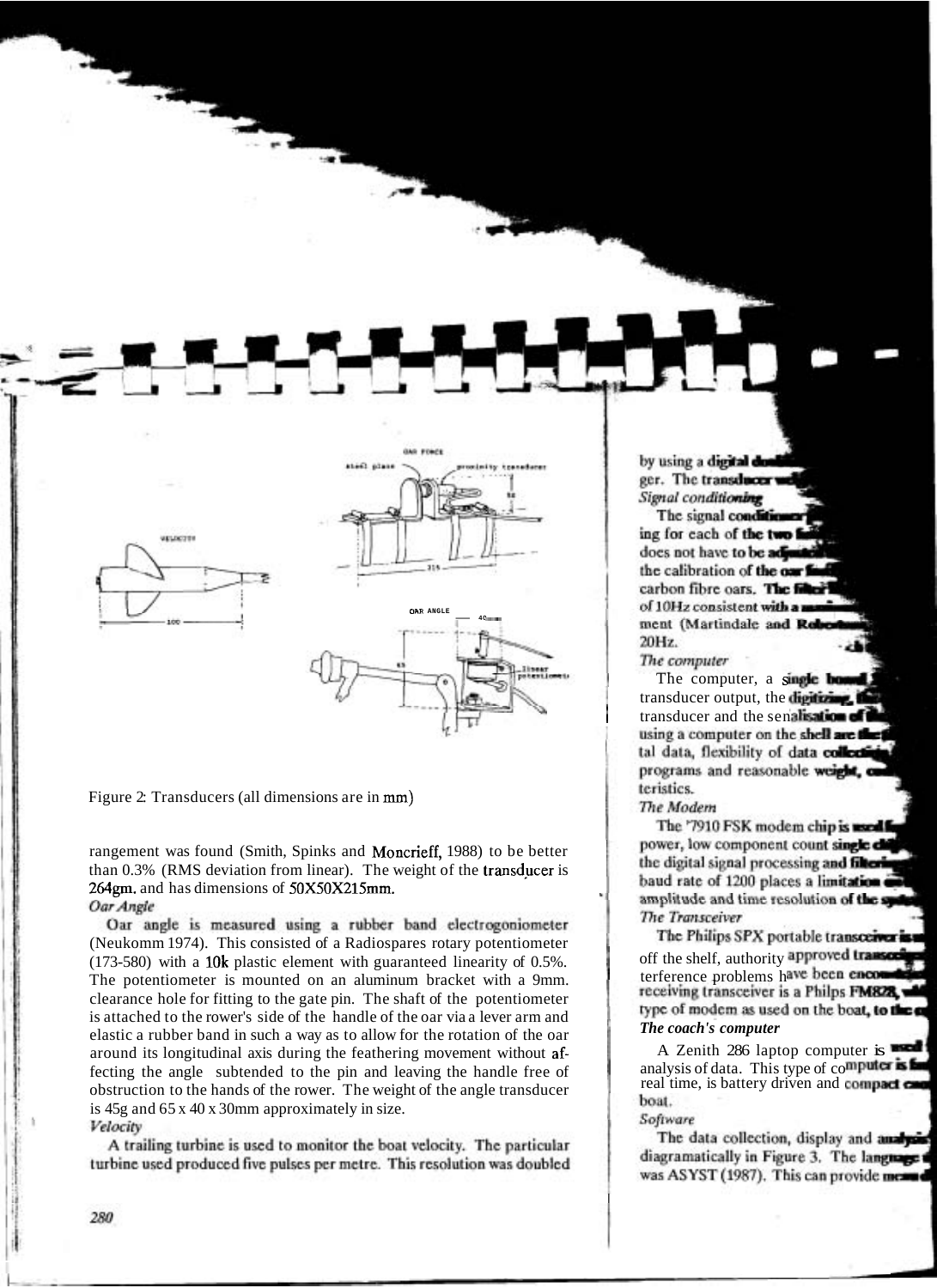by using a digital doubler. The transducer is trailed from the stroke's rigger. The transducer weighs 95g and is 100 mm long.

# *Signal conditioning*

The signal conditioner provides gain and offset adjustments and filtering for each of the two force and angle channels. Most times the angle does not have to be adjusted but both off set and gain controls are used in the calibration of the oar force particularly on the change from timber to carbon fibre oars. The filter has a 6db per octave slope and a -3db point of lOHz consistent with a maximum frequency of 5 Hz for the rowing movement (Martindale and Robertson, 1984) and a sampling frequency of 20Hz.

#### *The computer*

The computer, a single board STD-800, controls the sampling of transducer output, the digitizing, the counting of pulses from the velocity transducer and the serialisation of the output stream. The advantages of using a computer on the shell are the noise immunity of telemetered digital data, flexibility of data collection mode by switching to alternative programs and reasonable weight, cost and power consumption characteristics.

#### *The Modem*

The '7910 FSK modem chip is used for the lightweight, low volume, low power, low component count single chip design, the intrinsic reliability of the digital signal processing and filtering used by this chip. The maximum baud rate of 1200 places a limitation on the number of channels and the amplitude and time resolution of the system.

## *77ze Transceiver*

The Philips SPX portable transceiver is used because it is a lightweight, off the shelf, authority approved transceiver with adequate range. No interference problems have been encountered using this transceiver. The receiving transceiver is a Philps FM828, which is connected, via the same type of modem as used on the boat, to the coach's computer.

#### The *coach's computer*

*A* Zenith 286 laptop computer is used for the receipt, display and analysis of data. This type of computer is fast enough to graph the data in real time, is battery driven and compact enough to be taken on the chase boat.

#### *Softwure*

The data collection, display and analysis software structure is shown diagramatically in Figure 3. The language used to compile the program was ASYST (1987). This can provide menu driven operation as well as the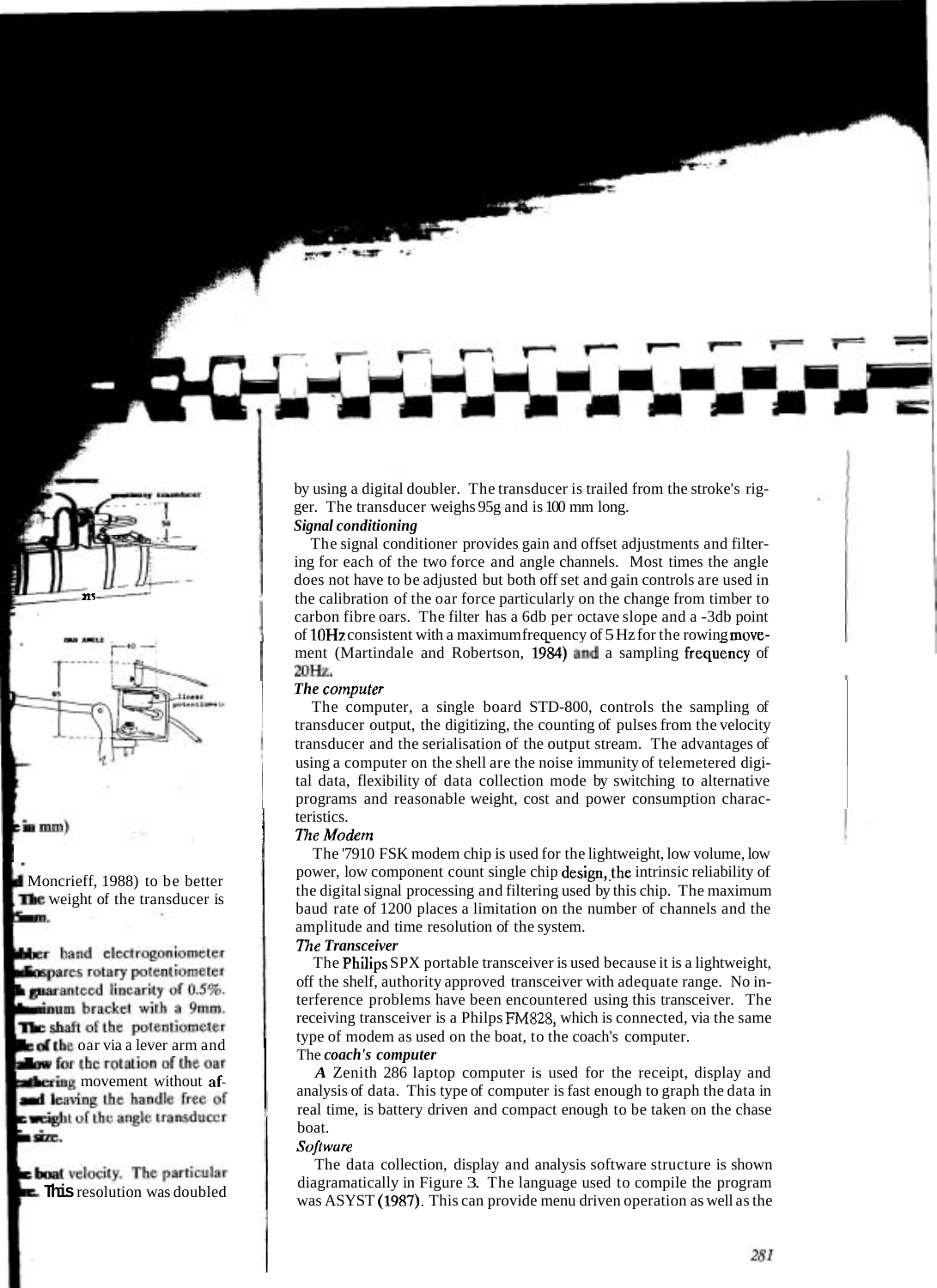

Figure 3: Software options

capacity to revert to interactive mode allowing access to the whole range of powerful ASYST words.

#### *Data Collection*

A data collection session consists of setting up equipment on site and on the boat, calibration of oar force and angle, disconnection of the oars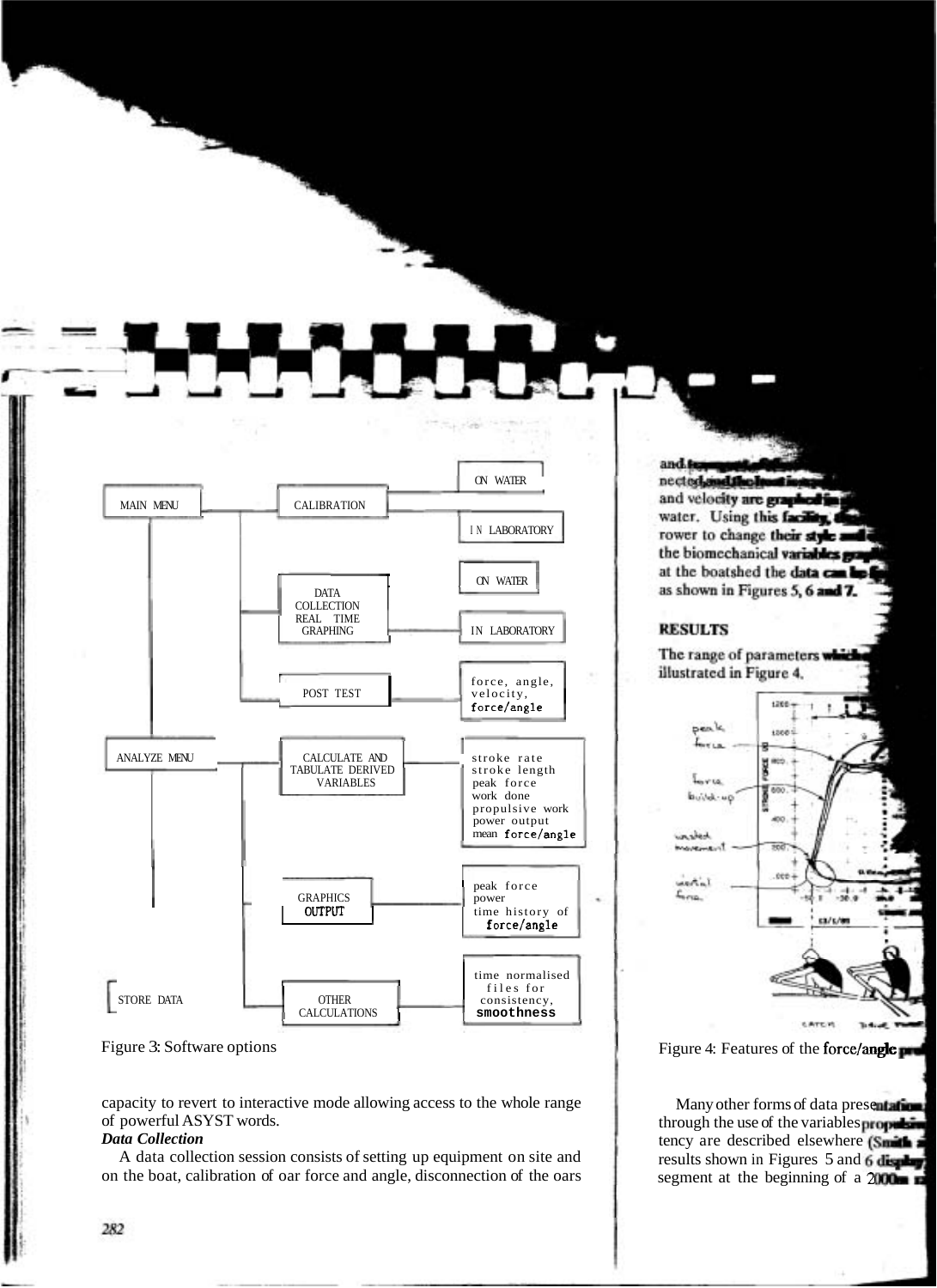and transport of the shell to the water. On the water, the oars are reconnected and the boat is ready for the conduct of data collection. Force, angle and velocity are graphed in real time while data is being collected on the water. Using this facility, the coach can observe the kinetic data, ask a rower to change their style and observe the effect of the style change on the biomechanical variables graphed on the screen. On the water or back at the boatshed the data can be further processed and reports produced as shown in Figures 5, 6 and 7.

#### **RESULTS**

The range of parameters which are revealed by the force/angle profile are illustrated in Figure 4.



Figure 4: Features of the force/angle profile

Many other forms of data presentation are available in interactive mode through the use of the variables propulsive power, stroke-to-stroke consistency are described elsewhere (Smith and Spinks, 1988). The sample results shown in Figures 5 and 6 display various aspects of a few second segment at the beginning of a 2000m race pace effort by an under 21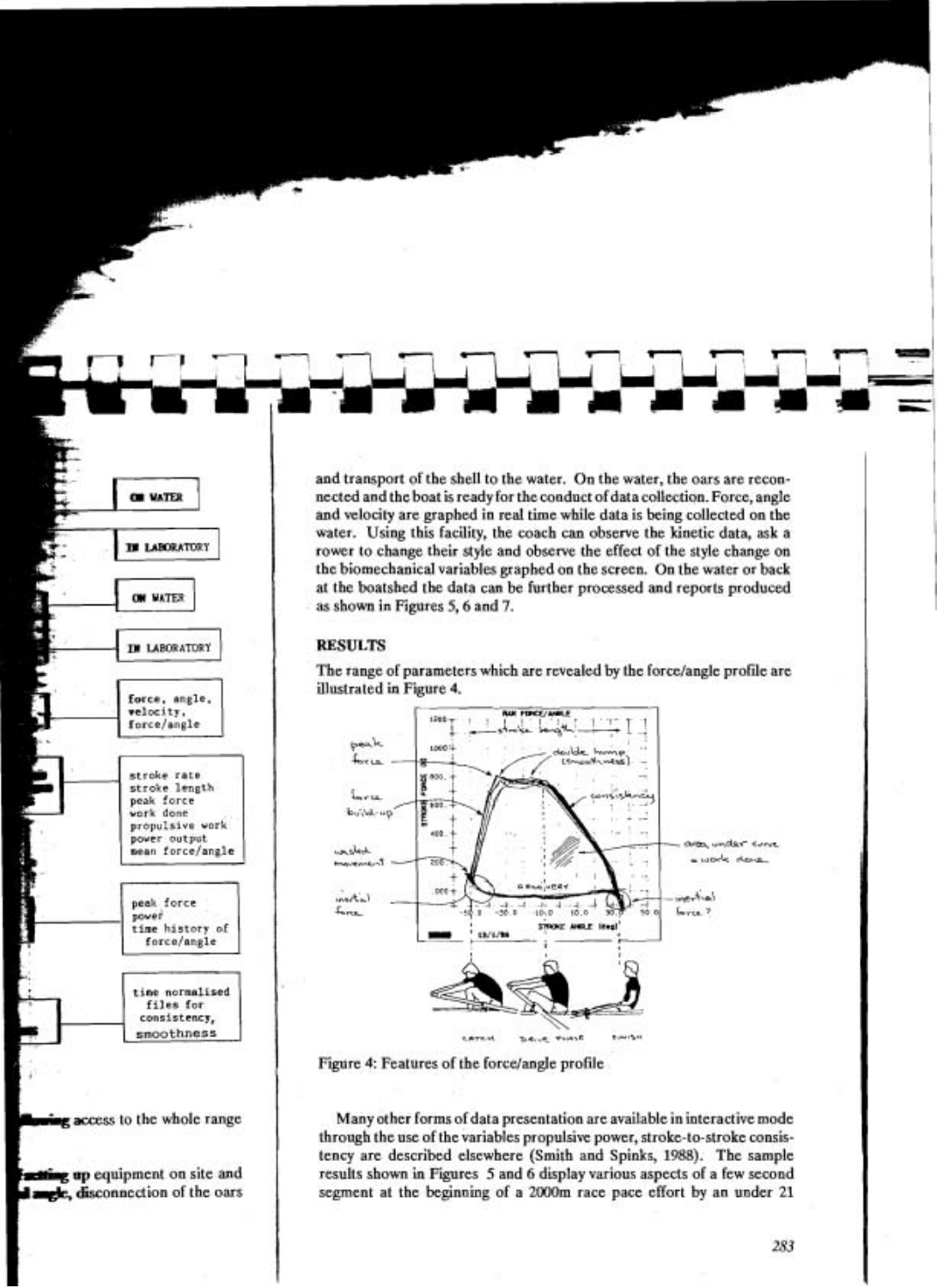

Figure 6: Bow Side Report

t.m

œ,

 $11.31$ 

 $\frac{1}{2}$ œ. Ŵ

8.8 ū

пÄ

284

ŧ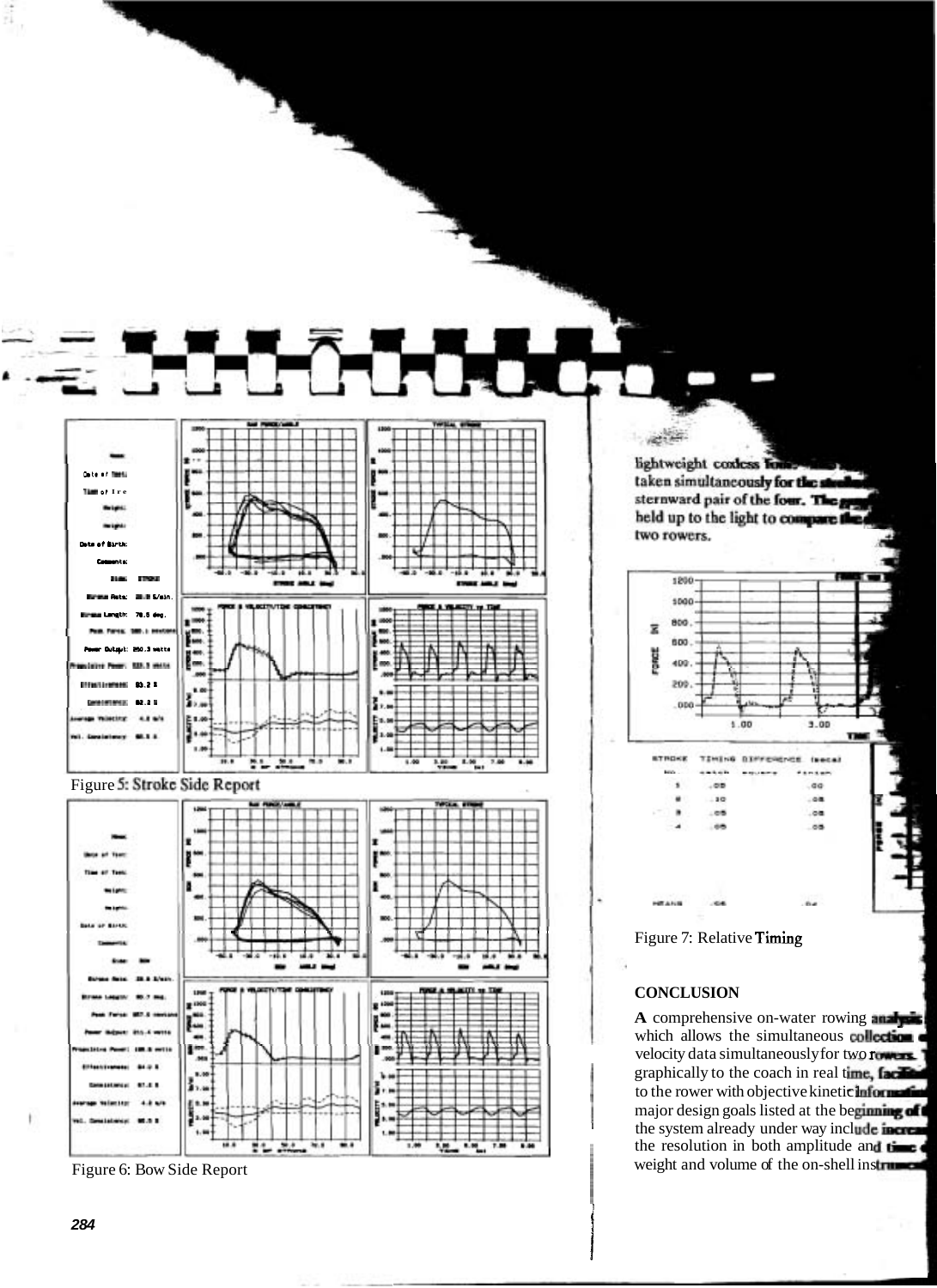lightweight **coxless** four. The force, angle and velocity measures were taken simultaneously for the stroke and bow-side number three rower, the sternward pair of the four. The graphs can be examined alone or together held up to the light to compare the differences in force application of the two rowers



Figure 7: Relative Timing

#### **CONCLUSION**

A comprehensive on-water rowing analysis system has been developed which allows the simultaneous collection of oar force and angle and velocity data simultaneously for two rowers. The results can be presented graphically to the coach in real time, facilitating the immediate feedback to the rower with objective kinetic information. Thus the system meets the major design goals listed at the **beginning** of this paper. Improvements to the system already under way include increasing the number of channels, the resolution in both amplitude and time domains and decreasing the weight and volume of the on-shell instrumentation.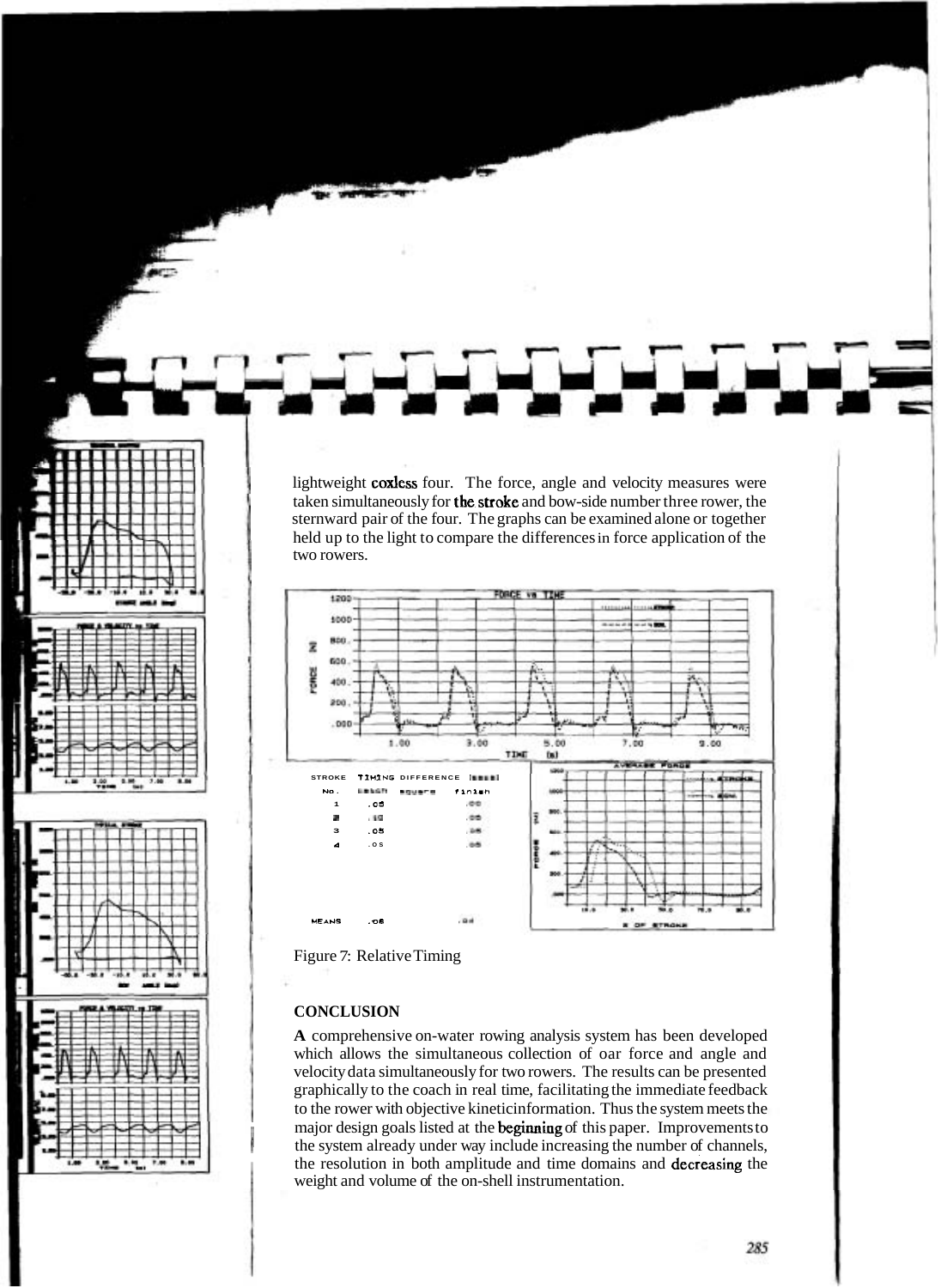#### **ACKNOWLEDGMENTS**

The authors would like to thank Ray Patton, Technical Officer and Tim Turner, Scientific Officer, of Cumberland College for their invaluable help in this project and the Australian Sports Commission National Sports<br>Research Program and the Cumberland College Research Grants Scheme for their support.

فتلخذ